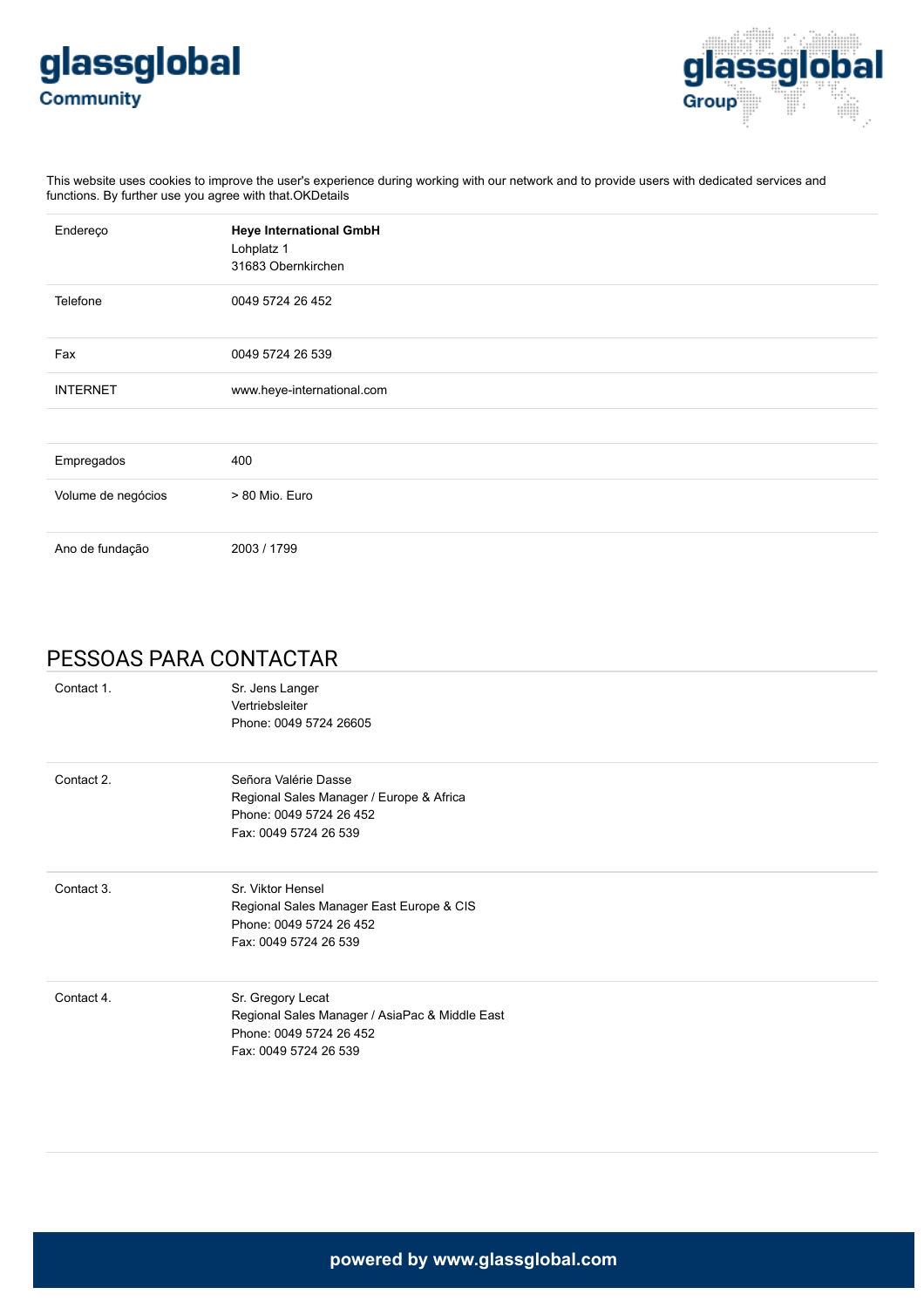# glassglobal **Community**



| Contact 5. | Sr. Rainer Heidemann<br>Regional Sales Manager / Americas<br>Phone: 0049 5724 26 452<br>Fax: 0049 5724 26 539   |
|------------|-----------------------------------------------------------------------------------------------------------------|
| Contact 6. | Sr. Hans-Peter Müller<br>Managing Director<br>Phone: 0049 5724 26 452<br>Fax: 0049 5724 26 229                  |
| Contact 7. | Sr. Dipl.-Eng. Peter Schmidt<br>Inspection Technology Hot End<br>Phone: 0049 5724 26541<br>Fax: 0049 5724 26265 |
| Contact 8. | Departamento Human Resources<br>Head of HR<br>Phone: 0049 5724 26 542<br>Fax: 0049 5724 26 203                  |
| Contact 9. | Sr. Peter Witthus<br>Marketing<br>Phone: 0049 5724 26607                                                        |

## PRODUTOS / MÁQUINAS

#### **Our offer comprises 3 areas:**

#### **We offer in the Hot End our HiPERFORM solutions:**

NNPB lightweight process Process Control Assortment production (multi weight) Servo feeder IS-Maschines Ware handling Servo pusher Lehr loader Mould design Variables and parts

#### **We offer in the Cold End our HiSHIELD solutions:**

Inspection and sorting machines PlantPilot Information System SmartLine Servo star wheel machine

#### **We offer a wide range of services within our HiTRUST portfolio:**

Expert services from plant audit to production support Project management for glass plants and modernisations Technical assistance to improve plant efficiency